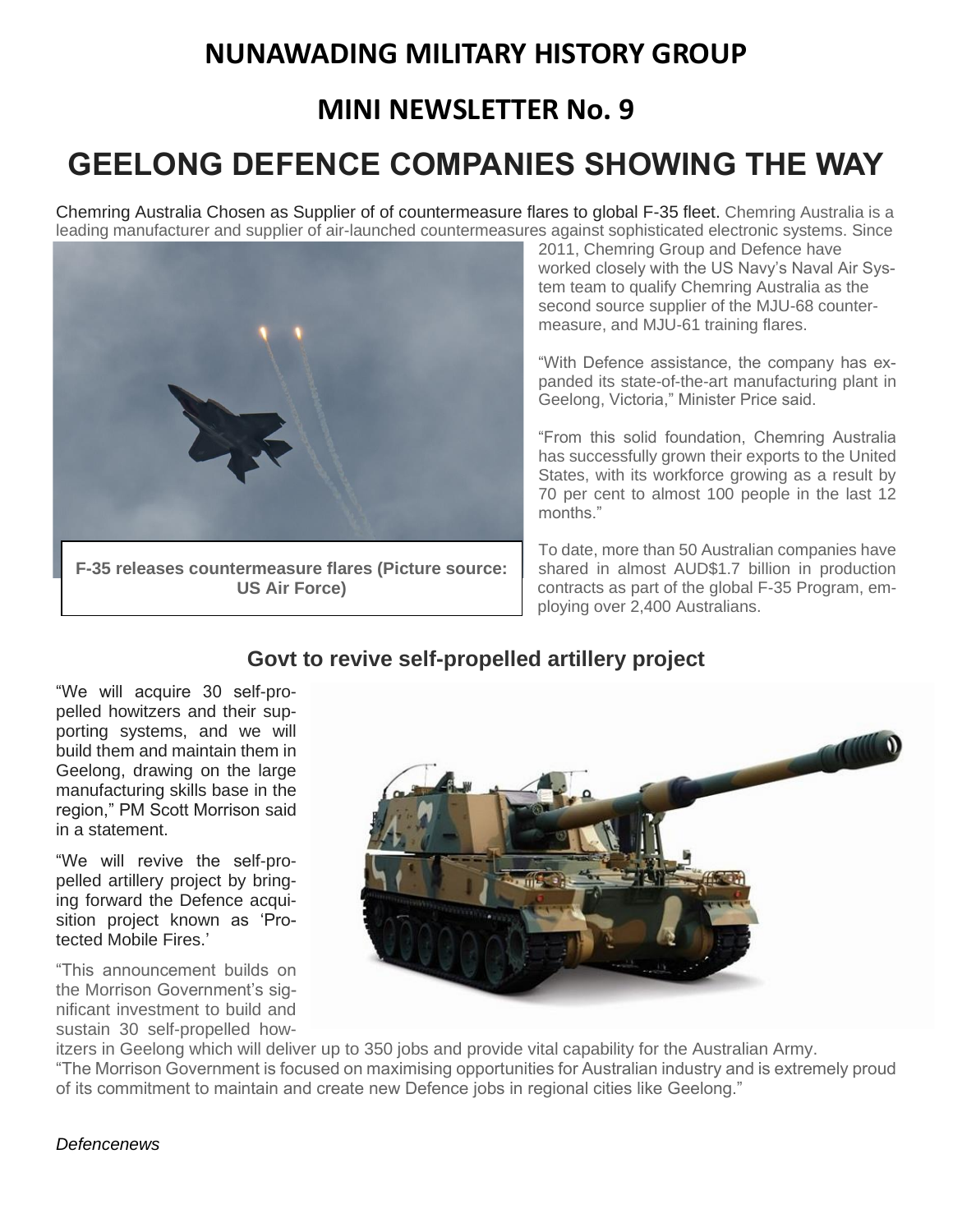## **The Invergordon Mutiny**

In September 1931, as part of its attempts to deal with the [Great Depression,](https://en.wikipedia.org/wiki/Great_Depression_in_the_United_Kingdom) the new [National Govern](https://en.wikipedia.org/wiki/National_Government_(United_Kingdom))[ment](https://en.wikipedia.org/wiki/National_Government_(United_Kingdom)) launched cuts to public spending. In the Navy this translated into a 10% pay cut (matching 10% cuts across the board for [public sector](https://en.wikipedia.org/wiki/Public_sector) workers) for officers and senior ratings, and for junior ratings on the



**[British Atlantic Fleet](https://en.wikipedia.org/wiki/Atlantic_Fleet_(United_Kingdom)) on exercise in the late 1920s**

"new rate" of pay, introduced for new entrants in 1925. Ratings below [petty officer](https://en.wikipedia.org/wiki/Petty_officer) who had joined before 1925 would have their pay reduced to the same level, amounting to a 25% cut. On top of this, many [Labour Party](https://en.wikipedia.org/wiki/Labour_Party_(UK)) supporters shared the sense of betrayal felt in the labour movement at [Ramsay MacDonald'](https://en.wikipedia.org/wiki/Ramsay_MacDonald)s split with the Labour Party and his formation of a new government with the [Conservatives.](https://en.wikipedia.org/wiki/Conservative_Party_(UK))

Sailors of the Atlantic Fleet, arriving at Invergordon on the [Cromarty Firth](https://en.wikipedia.org/wiki/Cromarty_Firth) in [Scotland](https://en.wikipedia.org/wiki/Scotland) in the afternoon of Friday 11 September, learned about the cuts from newspaper reports; some reports implied that a 25% cut would be imposed on all ratings. The shock of this news had a palpable effect. On 12 September, orders were received from the Admiralty confirming the pay cuts. On the evening of 13 September, by which time sailors had already started agitating, [Rear-Admiral](https://en.wikipedia.org/wiki/Rear_Admiral_(Royal_Navy)) [Wilfred Tom](https://en.wikipedia.org/wiki/Wilfred_Tomkinson)[kinson,](https://en.wikipedia.org/wiki/Wilfred_Tomkinson) in temporary command of the fleet while [Admiral](https://en.wikipedia.org/wiki/Admiral_(United_Kingdom)) Sir [Michael Hodges](https://en.wikipedia.org/wiki/Michael_Hodges_(Royal_Navy_officer)) was in hos-

pital, received a letter from the [Admiralty](https://en.wikipedia.org/wiki/Admiralty) dated 10 September giving the reasons for the reduction in pay and the principles on which it had been based. The following morning, Tomkinson ordered the commanders of all ships present to read sections of the letter to their officers and crew. However, several ships had not received copies of the letter and some were unable to pass the information on to their companies until the next day. By that time, the mood for a mutiny had taken hold in many crews.

#### **Initial Disturbances**

*[Hood](https://en.wikipedia.org/wiki/HMS_Hood_(51))* (the [flagship\)](https://en.wikipedia.org/wiki/Flagship), *[Adventure](https://en.wikipedia.org/wiki/HMS_Adventure_(M23))*, *[Dorsetshire](https://en.wikipedia.org/wiki/HMS_Dorsetshire_(40))*, *[Malaya](https://en.wikipedia.org/wiki/HMS_Malaya)*, *[Norfolk](https://en.wikipedia.org/wiki/HMS_Norfolk_(78))*, *[Repulse](https://en.wikipedia.org/wiki/HMS_Repulse_(1916))*, *[Rodney](https://en.wikipedia.org/wiki/HMS_Rodney_(29))*, *[Valiant](https://en.wikipedia.org/wiki/HMS_Valiant_(1914))*, *[Warspite](https://en.wikipedia.org/wiki/HMS_Warspite_(03))*,

and *[York](https://en.wikipedia.org/wiki/HMS_York_(90))*. After arriving on 11th September officers and crew had access to newspapers, which contained reports of the pay cuts. On the night of 12 September a group of sailors met at a football field on land. They voted to organise a strike and left singing ["The Red Flag"](https://en.wikipedia.org/wiki/The_Red_Flag). The following evening a number of them made speeches at the canteen ashore criticising the cuts. The Officer of the Patrol reported this disturbance to *Warspite*, the ship of the watch that night, and requested reinforcements. Extra patrols were sent, led by the commander of *Warspite*, Captain Wake, and the canteen was closed early. The crews left peacefully, although further speeches were made at the pier. After considering reports about the incident from Wake and the Chief of Staff, Rear-Admiral [Ragnar Colvin,](https://en.wikipedia.org/wiki/Ragnar_Colvin) Tomkinson decided not to take disciplinary action. He reported the incident and his decision to the Admiralty by telegram. Meanwhile, *[Nelson](https://en.wikipedia.org/wiki/HMS_Nelson_(28))* arrived at port. On 14 September, *Warspite* and *Malaya* left the harbour to perform planned exercises, and during the day four more ships arrived: *[Centurion](https://en.wikipedia.org/wiki/HMS_Centurion_(1911))*, *[Shikari](https://en.wikipedia.org/wiki/HMS_Shikari_(1919))*, *[Snapdragon](https://en.wikipedia.org/wiki/Arabis_class_sloop#Ships)* and *[Tetrarch](https://en.wikipedia.org/wiki/R_class_destroyer_(1916)#Admiralty_R-class_ships)*. That evening, Tomkinson hosted a dinner attended by most of the ships' commanders and various flag officers. Shortly before dinner, Tomkinson was informed that patrols had been dispatched from *Hood* and *Valiant* to deal with further disturbances at the canteen and in the open air ashore. These disturbances were characterised as disorderly, and civilians were reportedly spotted amongst the sailors. The Officer of the Patrol was able to address the assembly, but speeches, cheering and singing recommenced after he had finished. The sailors returned to their ships, but many gathered on deck after their return and continued their protests.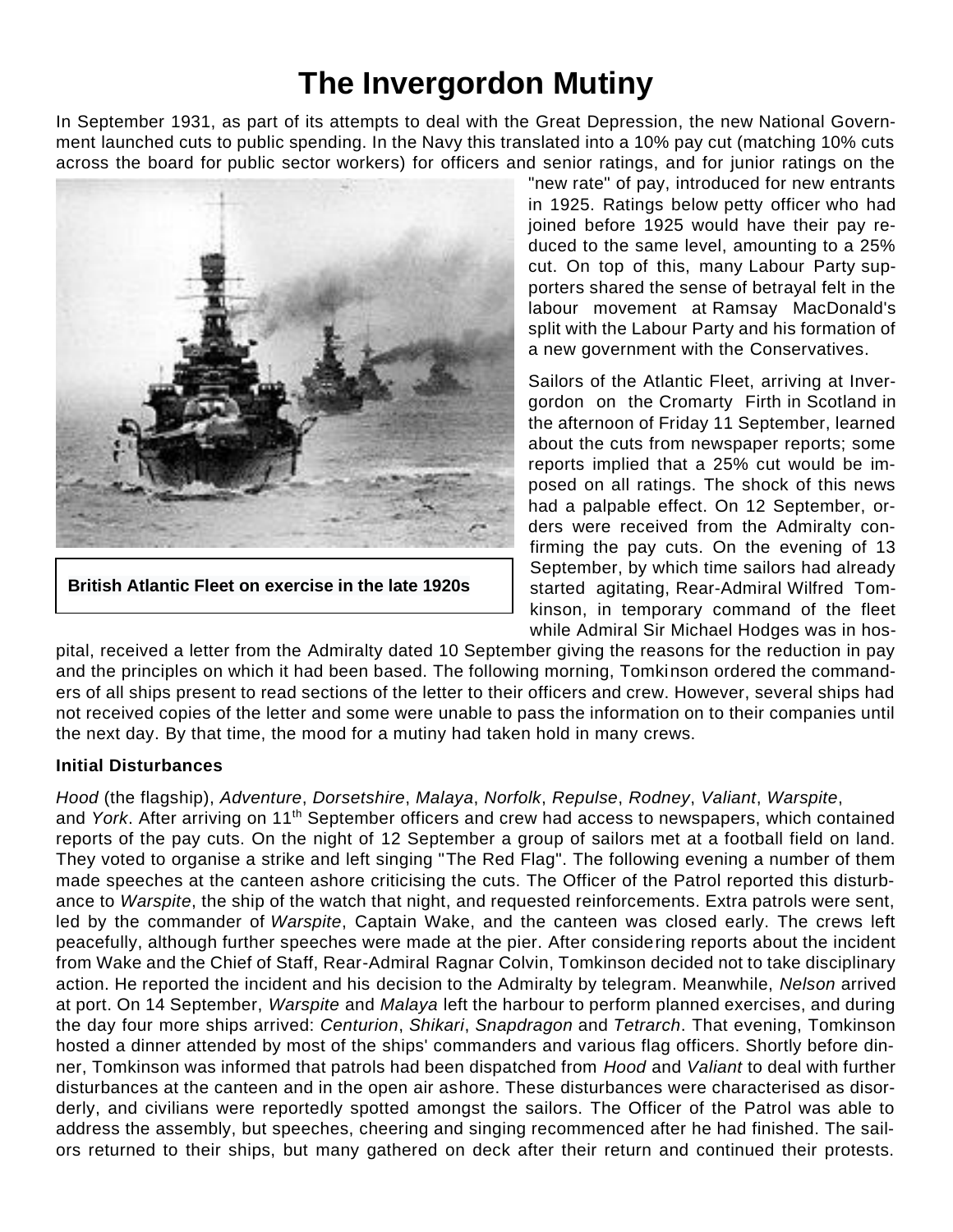Tomkinson informed the Admiralty of the protests, stating that the cause seemed to be the disproportionate pay cut of 25% for some ratings. He ordered commanders to return to their ships and report on the situation.

The reports indicated that there was no trouble in the cruisers, nor on the battlecruiser *Repulse*, but crews on the battlecruiser *Hood* and the battleships *Rodney*, *Valiant* and *Nelson* intended to prevent their ships from sailing in practice manoeuvres the next day; the protests were confined to ratings below leading rate, and did not show any animosity towards officers. In the early hours of 15 September, Tomkinson considered cancelling the exercises. However, after discussions with several flag officers, the commanders of *Hood* and *Nelson* and the Officers of the Patrol who had witnessed events, he decided against this, expecting that *Repulse* would follow orders and this would quell any resistance on other ships. He ordered commanders to investigate complaints in due course and report typical cases that he could use to represent the protests to the Admiralty, and informed the Admiralty that he expected problems sailing in the morning.

#### **The Mutiny**

On the morning of 15 September, *Repulse* sailed on time at 06:30, but sailors on the other four capital ships due to sail had already begun to refuse orders. On *Hood* and *Nelson*, crews carried out the ordinary harbour routine, refusing to put to sea; on *Valiant* and *Rodney*, crews carried out only essential duties, including the provision of safety patrols and fire guards, and did so without any recourse to their officers. Throughout the day, cheering crowds massed on the forecastles of all ships except *Centurion* and *Exeter*; on *Rodney*, a piano was dragged on deck and songs were sung. Officers, who issued orders and threats through loudspeakers, were ignored and ridiculed. *Valiant* unmoored and attempted to put to sea with a limited number of men on duty, but was unable to proceed. On Tomkinson's own ship, *Hood*, crew members prevented officers and senior ratings from unmooring the ship. Even [Royal Marines,](https://en.wikipedia.org/wiki/Royal_Marines) expected to enforce discipline and break up any mutiny, joined the strike. Tomkinson suspended the exercises until further notice, cancelled all leave and called for the investigations of complaints to proceed as quickly as possible. *Warspite*, *Malaya* and *Repulse* were ordered to return to harbour.



**[Hood](https://en.wikipedia.org/wiki/HMS_Hood_(51)) around the time of the mutiny**

In the afternoon, Tomkinson again informed the Admiralty of the situation and its chief cause, asking for an early decision to be communicated and stating he did not believe it would be possible to restore order, or prevent further deterioration of the situation, until a decision was received. He finally received a reply at 20:00, instructing him to inform sailors that the existing pay rates would remain in force until the end of the month and that the Admiralty expected the men to uphold the traditions of service and carry out their duties. The Admiralty stated that the cut in pay was only 10%, but this ignored the situation for those on the old pay rate. In a second telegram, Tomkinson was instructed to resume exercises as soon as he had completed his investigations into the com-

plaints. Tomkinson believed that this response showed he had failed to communicate the gravity of the situation and replied that it would be impossible to resume exercises in the circumstances. Incitement to stop work was spreading from deck to deck: crews on *Norfolk* and *Adventure* had joined those on *Rodney* and *Valiant* in performing only essential duties, with *Dorsetshire* and *Hood* set to follow suit. There were also reports that some petty officers, who had continued to follow orders although they had not attempted to get junior ratings to return to work, were starting to join the strike.

In the early hours of 16 September, Tomkinson informed the Fleet that Admiral Colvin had been dispatched to the Admiralty to present sailors' complaints in person, but no decision could reasonably be expected for a day or two; he expected all crews to return to duty.